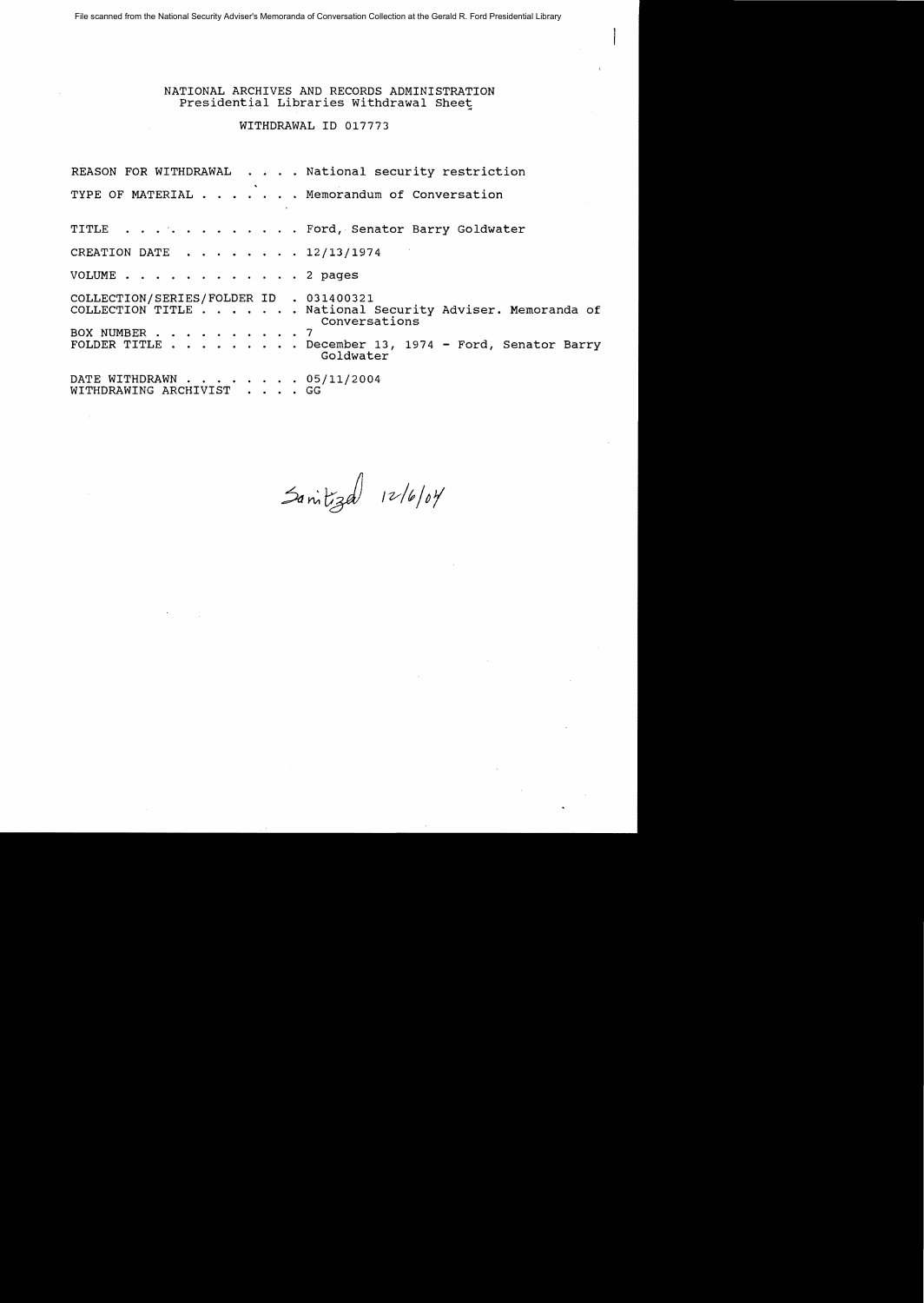Approved For Release 2004/12/06 : NLF-IVI U 1.13-1-5<br>M

MEMORANDUM

きょいち

#### THE WHITE HOUSE

WASHINGTON

CONFIDENTIAL/SENSITIVE

MEMORANDUM OF CONVERSATION

| PARTICIPANTS:  | President Ford<br>Senator Barry Goldwater<br>Lt. General Brent Scowcroft, Deputy Assistant<br>to the President for National Security Affairs |
|----------------|----------------------------------------------------------------------------------------------------------------------------------------------|
| DATE AND TIME: | Friday, December 13, 1974<br>$9:00$ a.m.                                                                                                     |
| PLACE:         | The Oval Office<br>The White House                                                                                                           |

The President: I wanted to talk to you about the Vladivostok agreement. Interesting Scoop is becoming a dove on the issue. The complaints are coming from those who say we should have gone lower with the ceilings. Our proposal stemmed from three NSC meetings and was basically the JCS wish for equal aggregates.

What have we given up, and what have they? Our program is under 2,400. We can get up there by keeping our B-52s or we can add the Trident and B-1. The Soviet Union has about 2,550 now, so they will have to cut back. They have no MIRVs yet but they are already testing now. Their program as estimated is substantial, so this is for  $25X1$ them a cutback. We got them to drop FBS and the British and French missile forces. So it seems to us, the JCS, and Schlesinger that this is a good program and required more concessions by them than by us.

Goldwater: When I made my comments I hadn't heard the details. I basically am not concerned about the nuclear field; I am basically concerned about the conventional. The Soviet Union is passing us. I have the same feeling I had in the '30's. I see trouble in the Middle East, not only over Israel. I hope we stay out of it. I don't want to see you not being able to react to a conventional threat.

|                                                                                                 | أزن                                                                  |
|-------------------------------------------------------------------------------------------------|----------------------------------------------------------------------|
| <b>DECLASSIFIED</b> , with portions exempt<br>AUTHORITY lack ries 12/6/04; state for guidelines | $TOP$ SECRET $\approx$ XGDS (3)<br>CLASSIFIED BY: HENRY A. KISSINGER |

NLF, DATE  $\frac{\mathcal{1}}{2}$  (07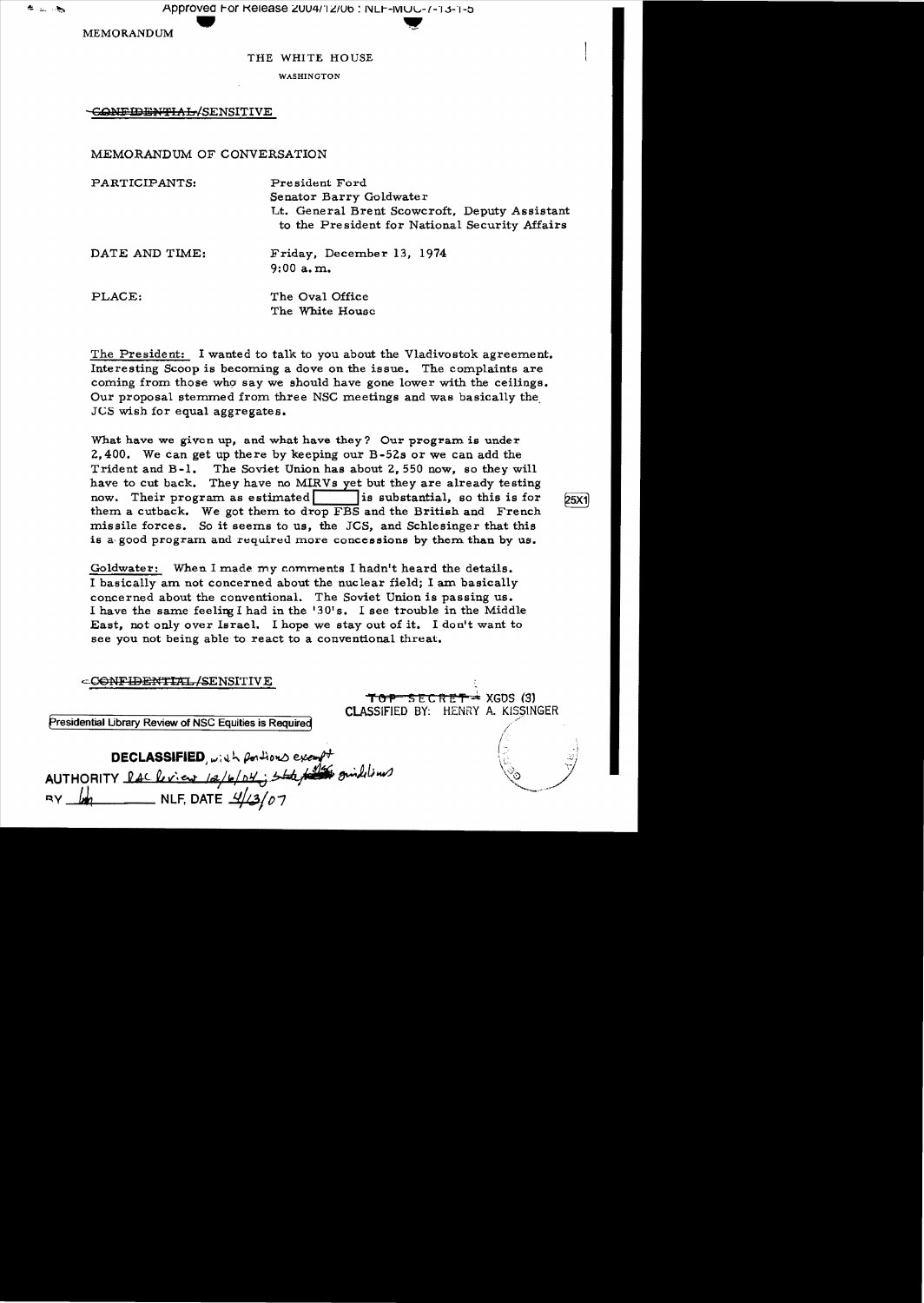Approved For Release 2004/12/06 : NLF-MUC-7-13-1-5

CONFIDENTIAL SENSITIVE

The Controller

 $-2-$ 

The President: Secretary Kissinger says the same thing.

Goldwater: Five out of six in the new Congress want to cut the military. It's just like the 1930's.

The President: We're having a meeting tomorrow on the DOD budget. I am leaning to the higher figures.

I heard that Scoop would submit a resolution that we should renegotiate the Vladivostok agreement. I would hope for an amendment that would force them to vote for \$3-5 billion more a year if we don't get it. The Navy is in bad shape.

Goldwater: The Navy also has obsolete thinking.

The President: We also need to keep up R&D.

Goldwater: Schlesinger is one of the best we have come across. If you can come up with a better one, okay, but he tells it straight.

The President: I have no present intention to do so.

Goldwater: We don't need the FB-111 if we have the B-1. And we need the A-7 like tits on a bull. The Soviets have never scrapped the Badger. I don't want us to get into a war like the 1930's.

The President: It will be over my dead body.

Goldwater: The big thing is to build up the Navy. We have too many missiles. We need only a couple of standard types. We are thinking of a committee on procurement in the Congress. It is terrible. The Pentagon is fifty percent over-staffed. Every office has a PIO [Public Information Officer]. It is over-staffed and over-organized. I would tell Schlesinger to get to work--cut the size, reorganize, and move people out. The PACAF closure was a good move.

The President: We didn't get much flak from the base closings.

Goldwater: I'm sorry to see Saxbe go, but I knew he wants to be an Ambassador more than Jesus Christ. Just don't put Goodell in.

The President: I have no intention of doing that.

**CONFIDENTIAL/SENSITIVE**